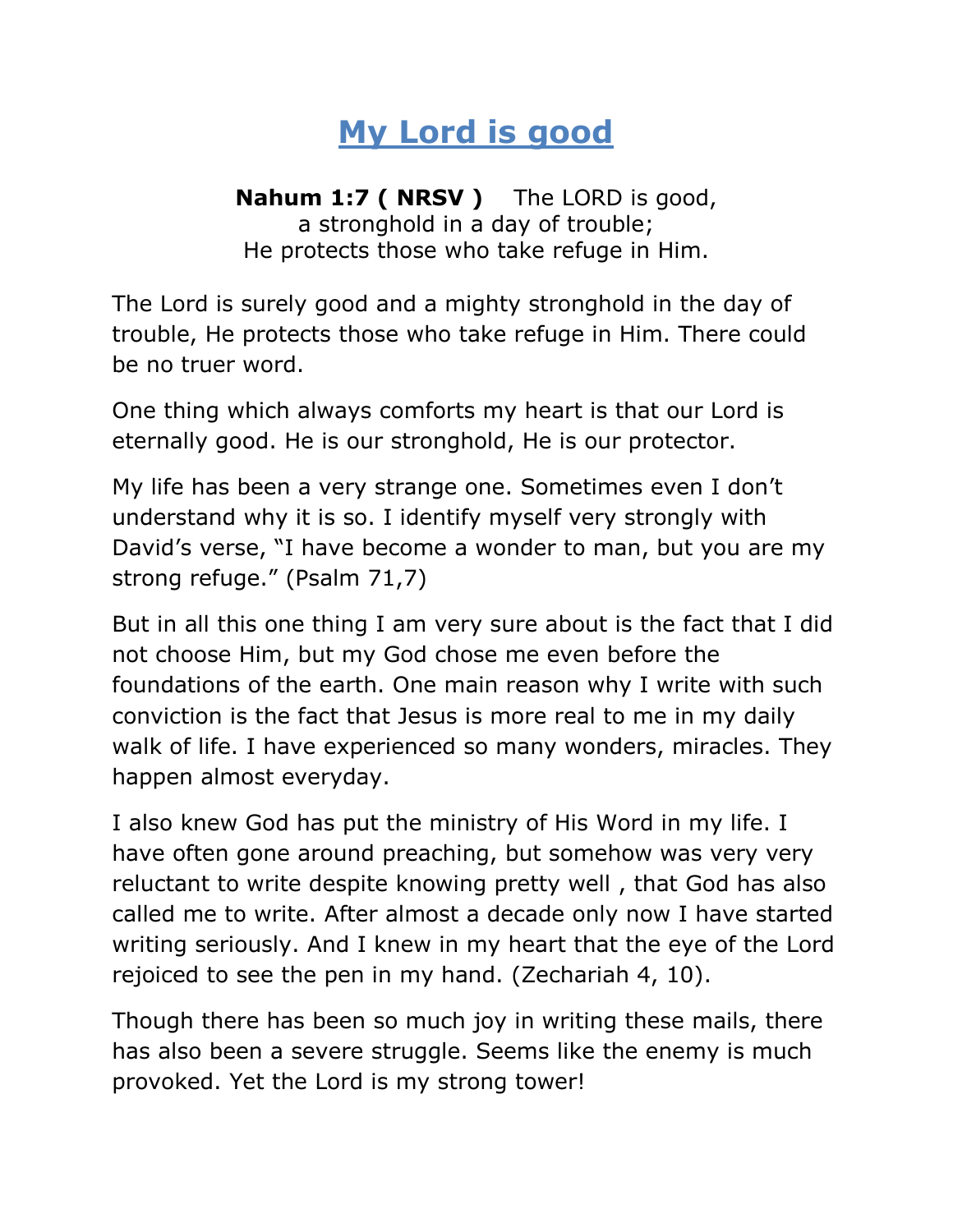Suddenly so many untoward incidents happen which defy explanation. But the warning had been there also. A severe problem which I thought had ended suddenly revived some three years ago, has been hounding me for two weeks now. I thought it was finished once for all.

This morning one of my friends sent this verse, "No weapon formed against you shall prosper," twice. I knew in my heart I'd need to be cautious. As I was driving for work this morning a sedentary bus which had clearance in its lane suddenly swerved into my way without any warning. And I was not going very slow. I still believe it was the Lord's arm which made me slam the brakes. My friend was also there. Both of us thought we were gone. For a while we both were shell shocked. Then I told her about the verse. I thought the quota for the day was over.

This afternoon I was standing in my room at the univ, and just suddenly a long snake landed with a thud from above , just inches off my feet and slithered away under the book shelf. Actually it had been sitting on top of the steel book shelf all along. And I have an amazing bunch of students. They turned over my room upside down and finally killed it by stamping with their feet.

And this is not the first time. Last time it was a viper, that was three months ago and today it was a komberi mookkan(sorry do not know the English). I was glad the snake chose to dive when I was around, otherwise I would have never known that I am living with it. Surprisingly both the snakes were right above my head. You think it is a coincidence. Both times? Yet again the Lord covered my head in the day of battle. Psalm 140,7

I am not the scary type to see a snake and call it satan. My room is cool and conducive probably that's the reason they come in. Anyways I know my life is secure in the hands of God and no